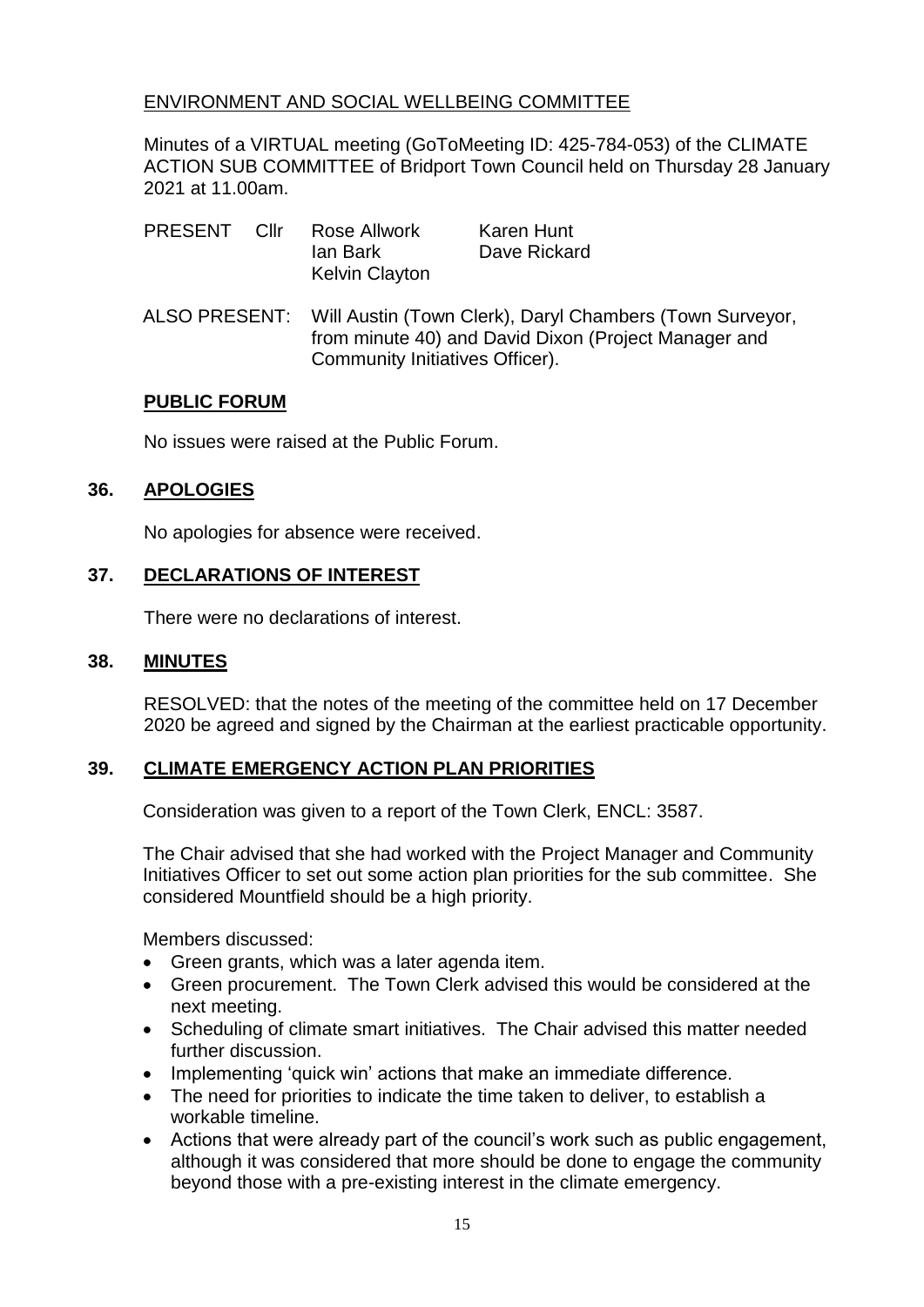- Commissioning others to carry out actions, for example a repair shop. The Clerk reminded members of the Community Shed as a potential option.
- A leaflet drop to raise awareness. The Clerk advised that this could be done, as had happened for the Neighbourhood Plan referendum and the Covid Helpline. Indicative costs were £800 if confined to Bridport parish.
- The idea of a citizens' assemply. There was some reticence to take this forward as an online initiative as it was not fully accessible, but could be planned for later in the year. Extinction Rebellion was identified as a source of information. Plottingham and the Access & Movement Study could be useful as topics for engagement.
- Resource limitations and the pressure of new initiatives coming forward over and above those identified in the Climate Emergency Action Plan and the Town Council Plan.
- Spreading awareness among all councillors to avoid duplicating or marginalising knowledge.
- The capacity to deliver.

RESOLVED: that the Chair and Project Manager and Community Initiatives Officer will review priorities taking account of the sub committee discussion, and add a timeline.

## **40. GREEN GRANTS**

The Chairman introduced the idea of a grants scheme funded from the Climate Emergency Reserve. The amount available could be affected by the costs of environmental improvements at Mountfield. An open discussion was invited.

Members considered:

- Whether this might be a means of engaging the public as well as environmentally beneficial.
- Whether the Town Council was the appropriate body to act as a funding stream. Dorset Community Action and Low Carbon Dorset were identified as examples of the main funding sources.
- The Town Council's two existing grants schemes, and whether these could be used to promote environmental projects, with the funds potentially supplemented from the Climate Emergency reserve.
- Whether the existing schemes could specify the green aspect to a greater extent. The Clerk advised that Best Value & Scrutiny Sub Committee had considered the community grants scheme guidance to applicants and had not recommended changes in this respect. The conditions were however reviewed annually.
- The potential for a competition for the most innovative decarbonising project.
- Using grants as 'kick start' funds for green initiatives, for example solar energy, tree planting or transport.
- Small grants to enable promotion, for example to Plastic Free Bridport who needed £200 for a newsletter.
- The use of grant funding to encourage a repair shop such as a cycle refurbishment/repair café.
- The promotion of specific ideas that could attract Town Council financial support, as a means of attracting projects that meet the Council's priorities.
- The potential to work with Low Carbon Dorset on a funding initiative.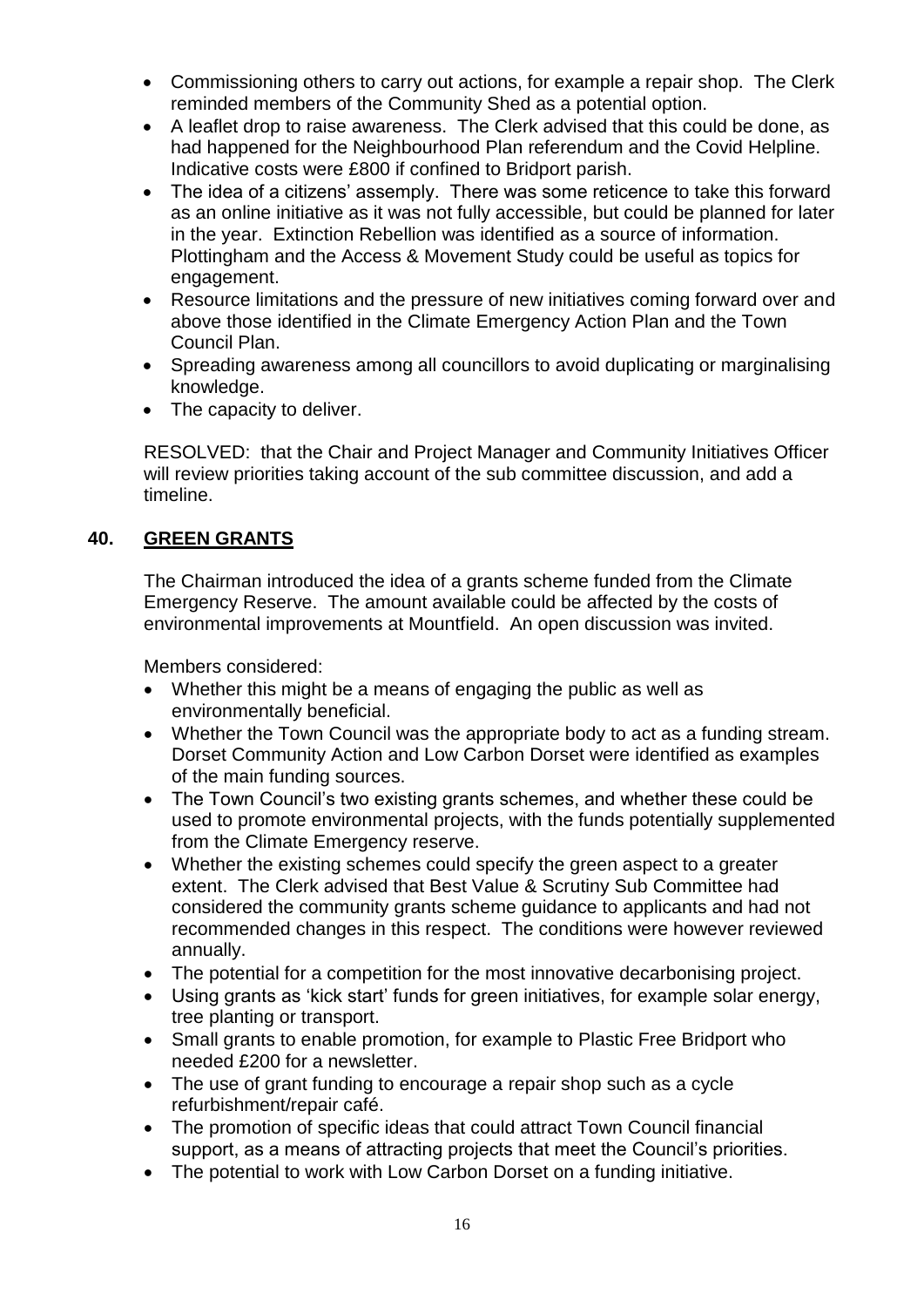- Using funding as a means of challenging people to act and take responsibility for addressing the climate emergency.
- Engagement with community organisations such as Bridport Business Chamber.
- The capacity of Town Council staff to deliver and maintain a separate funding scheme.
- The good example set by Bridport Bandits, working on cars and bikes. This was identified as a model that could be built on.
- Using a one-off funding scheme as a means of bringing forward innovative ideas.

RESOLVED: that:

- (i) A competition be investigated further, with a funding allocation to be considered once the costs of environmental works at Mountfield become clearer.
- (ii) The Chair will discuss a competition, and grant criteria, with the Chairs of Best Value Sub Committee and Finance & General Purposes Committee.
- (iii) Members should consider how a competition might work, and forward ideas to the Chair.

The Project Manager and Community Initiatives Officer advised that he would factor this initiative into the work on priorities, with a view to launching at the end of the year.

# **41. CARBON BUDGET**

Consideration was given to a report of the Town Clerk, ENCL: 3588. .

The Town Clerk summarised the report, advising that alongside the financial budget, the Council now produced a carbon budget. The figures would act as a baseline for future years' comparisons. He thanked David Dixon and Steven Yarde for their hard work in collecting, analysing and presenting the information. Members were asked to note the carbon budget and consider any implications.

Members discussed:

- Mountfield as the main target for emission reductions, with cost figures due by April.
- Fugitive emissions, and the challenge of measuring these.
- Whether a carbon reduction target and timeline was needed, to conform to the overall target of net zero by 2030.
- The need for a reporting schedule.
- The inclusion of power generation in the budget.
- The challenge of identifying funds for vehicle replacement.

The Chair thanked all involved for drafting the carbon budget.

RESOLVED: that the report of the Town Clerk be noted.

# **42. COMMUNICATIONS AND UPDATES ON OTHER ISSUES**

The Town Clerk reported that:

• Slides from a presentation by the Centre for Sustainable Energy would be circulated to members; and